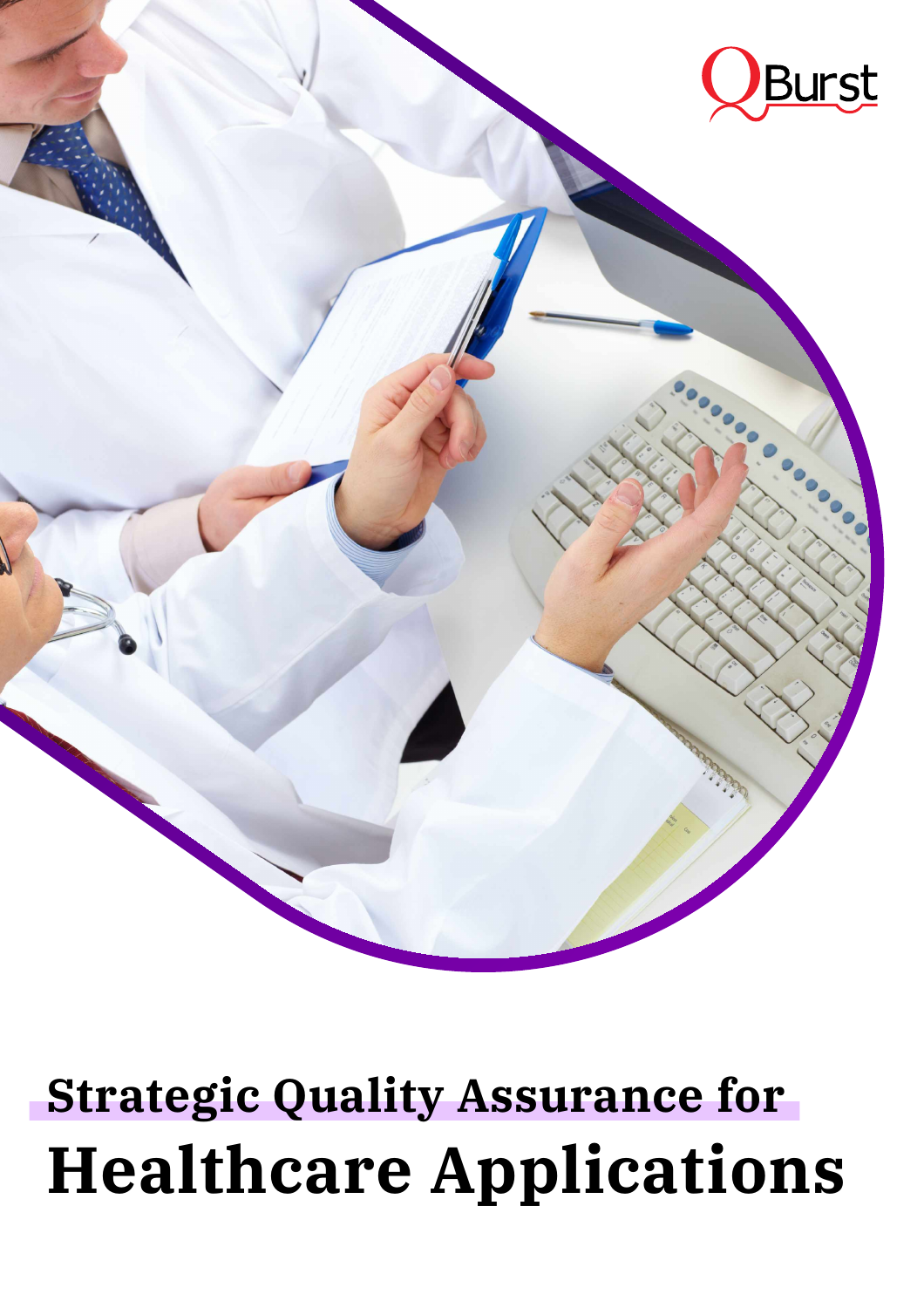One of the premier academic medical centers in the United States dedicated to excellence in patient care, education, and research. Consistently ranked among the top 10 hospitals in the U.S. News & World Report 'Best Hospitals' list.

# **Client**

- Automation testing  $\mathbf O$
- Appium for mobile applications  $\mathbf O$
- Selenium WebDriver for web applications  $\bigcap$
- Cucumber framework
- Continuous integration through Jenkins
- Performance testing using JMeter
- API testing using Postman
- Accessibility testing using VoiceOver
- Data analysis using Oracle SQL Developer  $\mathbf O$



## **Business Requirement**

- $\mathbf O$ End-to-end testing solutions for healthcare applications
- $\mathbf O$ Expedite launch of bug-free mobile and web applications to production
- Maintenance of recently launched mobile and web applications  $\bigcirc$
- Automation of regression/smoke test suite for mobile and web apps  $\bigcirc$
- Support migration of legacy applications to latest technology  $\mathbf O$
- Automation of redirect verification as a part of migration  $\mathbf O$
- Accessibility testing to ensure WCAG 2.1 compliance  $\mathbf O$
- Performance testing to measure performance of site and specific functionalities  $\mathbf O$
- Continuous Integration (CI)/Continuous Delivery (CD) with Jenkins  $\mathbf O$

## **Technology Stack**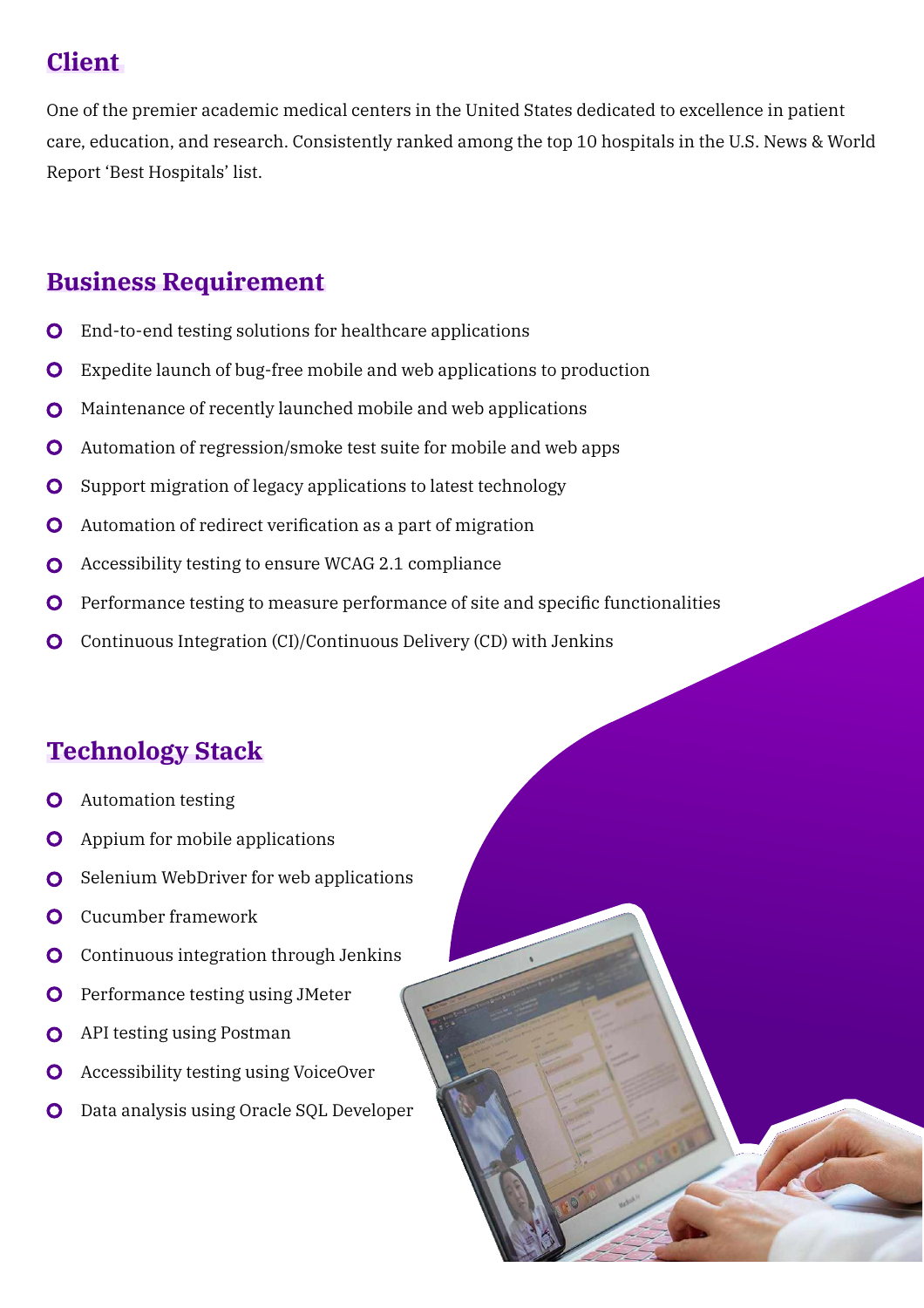- Combination of Cucumber and Page  $\bigcirc$ Object Model
- Detailed reporting  $\bigcirc$
- Sends email notification with attached  $\mathbf O$ report
- Easily customizable for multiple platforms  $\overline{\mathbf{O}}$
- Captures screenshot for failed scenarios  $\mathbf O$

- Functionality testing based on acceptance  $\mathbf O$ criteria
- Bug fix confirmation testing  $\mathbf O$
- Regression testing  $\overline{\mathbf{O}}$

# **Framework Highlights**

- Manual test suite in Jira/Confluence  $\mathbf O$
- Automated test suite in Bitbucket repo  $\mathbf O$
- Bug reports in Jira  $\bigcirc$
- Automation testing mobile and web  $\mathbf O$
- Performance testing  $\mathbf O$
- API testing  $\mathbf O$
- Data analysis in DB  $\bigcirc$

Data analysis report  $\mathbf O$ 



- Mobile and web applications in maintenance mode were  $\mathbf O$ completely automated
- WCAG 2.1 compliance testing using Screen Reader VoiceOver  $\bigcirc$ in Mac and Narrator in Windows
- Automated redirect verification using Rest Assured as a part of  $\bigcirc$ application migration
- Database testing querying DB using SQL Developer  $\mathbf O$
- Performance testing was carried out using JMeter on request  $\bigcirc$

# **QA Services Offered**



#### **Deliverables**

- Improved sprint velocity resulted in faster releases  $\bullet$
- Boosted deployment speed by parallelizing Jenkins pipeline  $\mathbf O$
- Automated deployment process CI/CD  $\overline{\mathbf{O}}$
- Automated regression/smoke test cases and made it a Jenkins  $\bigcirc$ job in CI/CD pipeline

#### **Key Achievements**